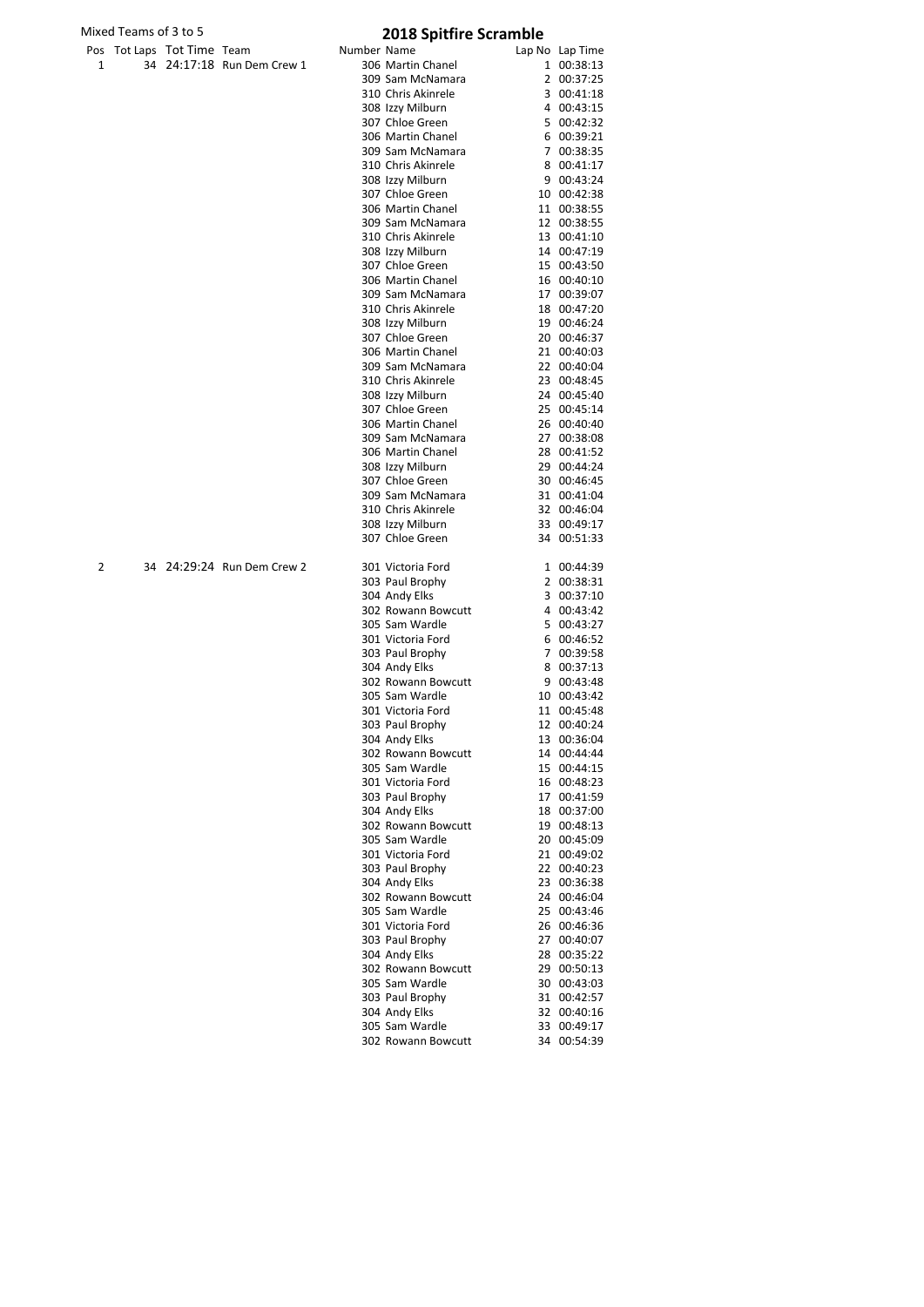| Mixed Teams of 3 to 5 |                            |  |                                | <b>2018 Spitfire Scramble</b> |                                           |  |                            |
|-----------------------|----------------------------|--|--------------------------------|-------------------------------|-------------------------------------------|--|----------------------------|
|                       | Pos Tot Laps Tot Time Team |  |                                | Number Name                   |                                           |  | Lap No Lap Time            |
| 3                     |                            |  | 22 23:51:16 Viewtube bijou     |                               | 291 Harry Papanastasiou                   |  | 1 00:50:06                 |
|                       |                            |  |                                |                               | 289 Frank Da Silva<br>292 Anna Mutunga    |  | 2 00:57:25<br>3 01:07:38   |
|                       |                            |  |                                |                               | 290 Sabjan Sama                           |  | 4 00:54:11                 |
|                       |                            |  |                                |                               | 288 Tony Lobo                             |  | 5 00:54:06                 |
|                       |                            |  |                                |                               | 291 Harry Papanastasiou                   |  | 6 00:52:20                 |
|                       |                            |  |                                |                               | 289 Frank Da Silva                        |  | 7 00:58:59                 |
|                       |                            |  |                                |                               | 288 Tony Lobo<br>290 Sabjan Sama          |  | 8 01:01:00<br>9 00:57:53   |
|                       |                            |  |                                |                               | 288 Tony Lobo                             |  | 10 01:15:40                |
|                       |                            |  |                                |                               | 291 Harry Papanastasiou                   |  | 11 00:59:31                |
|                       |                            |  |                                |                               | 289 Frank Da Silva                        |  | 12 01:01:58                |
|                       |                            |  |                                |                               | 292 Anna Mutunga<br>290 Sabjan Sama       |  | 13 01:07:16<br>14 01:01:49 |
|                       |                            |  |                                |                               | 288 Tony Lobo                             |  | 15 01:24:24                |
|                       |                            |  |                                |                               | 291 Harry Papanastasiou                   |  | 16 00:58:20                |
|                       |                            |  |                                |                               | 289 Frank Da Silva                        |  | 17 01:17:23                |
|                       |                            |  |                                |                               | 288 Tony Lobo                             |  | 18 01:38:48                |
|                       |                            |  |                                |                               | 290 Sabjan Sama<br>292 Anna Mutunga       |  | 19 01:00:07<br>20 01:07:34 |
|                       |                            |  |                                |                               | 291 Harry Papanastasiou                   |  | 21 01:00:14                |
|                       |                            |  |                                |                               | 289 Frank Da Silva                        |  | 22 01:24:34                |
| 4                     |                            |  | 19 24:27:08 We Are Family      |                               | 287 Katie Scott                           |  | 1 00:56:09                 |
|                       |                            |  |                                |                               | 286 Jessica Garner                        |  | 2 01:02:46                 |
|                       |                            |  |                                |                               | 285 Bill Garner                           |  | 3 01:06:42                 |
|                       |                            |  |                                |                               | 287 Katie Scott                           |  | 4 00:54:13                 |
|                       |                            |  |                                |                               | 286 Jessica Garner<br>285 Bill Garner     |  | 5 01:04:30<br>6 01:16:29   |
|                       |                            |  |                                |                               | 287 Katie Scott                           |  | 7 00:54:40                 |
|                       |                            |  |                                |                               | 286 Jessica Garner                        |  | 8 01:11:06                 |
|                       |                            |  |                                |                               | 287 Katie Scott                           |  | 9 02:01:06                 |
|                       |                            |  |                                |                               | 287 Katie Scott<br>286 Jessica Garner     |  | 10 01:06:05                |
|                       |                            |  |                                |                               | 285 Bill Garner                           |  | 11 01:14:34<br>12 01:17:21 |
|                       |                            |  |                                |                               | 285 Bill Garner                           |  | 13 01:32:14                |
|                       |                            |  |                                |                               | 287 Katie Scott                           |  | 14 01:11:50                |
|                       |                            |  |                                |                               | 286 Jessica Garner                        |  | 15 01:23:16                |
|                       |                            |  |                                |                               | 287 Katie Scott<br>286 Jessica Garner     |  | 16 01:12:23                |
|                       |                            |  |                                |                               | 287 Katie Scott                           |  | 17 01:39:53<br>18 01:29:20 |
|                       |                            |  |                                |                               | 287 Katie Scott                           |  | 19 01:52:31                |
| 5                     |                            |  | 18 22:19:27 D & T Gazza's Team |                               | 315 Gary Sturdy                           |  | 1 01:04:36                 |
|                       |                            |  |                                |                               | 318 Tina Le                               |  | 2 00:52:14                 |
|                       |                            |  |                                |                               | 316 Hayley Morris                         |  | 3 01:43:35                 |
|                       |                            |  |                                |                               | 317 Chris Keen<br>318 Tina Le             |  | 4 01:04:49<br>5 00:54:42   |
|                       |                            |  |                                |                               | 315 Gary Sturdy                           |  | 6 01:00:07                 |
|                       |                            |  |                                |                               | 317 Chris Keen                            |  | 7 01:08:00                 |
|                       |                            |  |                                |                               | 316 Hayley Morris                         |  | 8 01:28:46                 |
|                       |                            |  |                                |                               | 318 Tina Le                               |  | 9 00:55:32                 |
|                       |                            |  |                                |                               | 315 Gary Sturdy<br>317 Chris Keen         |  | 10 01:00:36<br>11 01:09:42 |
|                       |                            |  |                                |                               | 318 Tina Le                               |  | 12 02:27:23                |
|                       |                            |  |                                |                               | 315 Gary Sturdy                           |  | 13 01:03:54                |
|                       |                            |  |                                |                               | 317 Chris Keen                            |  | 14 01:35:24                |
|                       |                            |  |                                |                               | 315 Gary Sturdy<br>318 Tina Le            |  | 15 01:22:47<br>16 01:10:04 |
|                       |                            |  |                                |                               | 315 Gary Sturdy                           |  | 17 01:12:54                |
|                       |                            |  |                                |                               | 318 Tina Le                               |  | 18 01:04:22                |
| 6                     |                            |  | 15 21:38:42 Counting Sheep     |                               | 322 Mark Pauley                           |  | 1 00:55:29                 |
|                       |                            |  |                                |                               | 323 Elliot Jennings                       |  | 2 00:53:47                 |
|                       |                            |  |                                |                               | 321 Kelver Siliezar                       |  | 3 00:54:49                 |
|                       |                            |  |                                |                               | 319 Manuela Pauley<br>320 Nikolas Sanford |  | 4 01:08:03<br>5 01:04:56   |
|                       |                            |  |                                |                               | 322 Mark Pauley                           |  | 6 01:03:48                 |
|                       |                            |  |                                |                               | 322 Mark Pauley                           |  | 7 01:23:01                 |
|                       |                            |  |                                |                               | 321 Kelver Siliezar                       |  | 8 00:53:28                 |
|                       |                            |  |                                |                               | 319 Manuela Pauley<br>319 Manuela Pauley  |  | 9 01:16:02<br>10 01:37:46  |
|                       |                            |  |                                |                               | 320 Nikolas Sanford                       |  | 11 01:05:03                |
|                       |                            |  |                                |                               | 323 Elliot Jennings                       |  | 12 01:01:16                |
|                       |                            |  |                                |                               | 323 Elliot Jennings                       |  | 13 01:07:49                |
|                       |                            |  |                                |                               | 322 Mark Pauley                           |  | 14 02:08:01                |
|                       |                            |  |                                |                               | 319 Manuela Pauley                        |  | 15 05:05:24                |